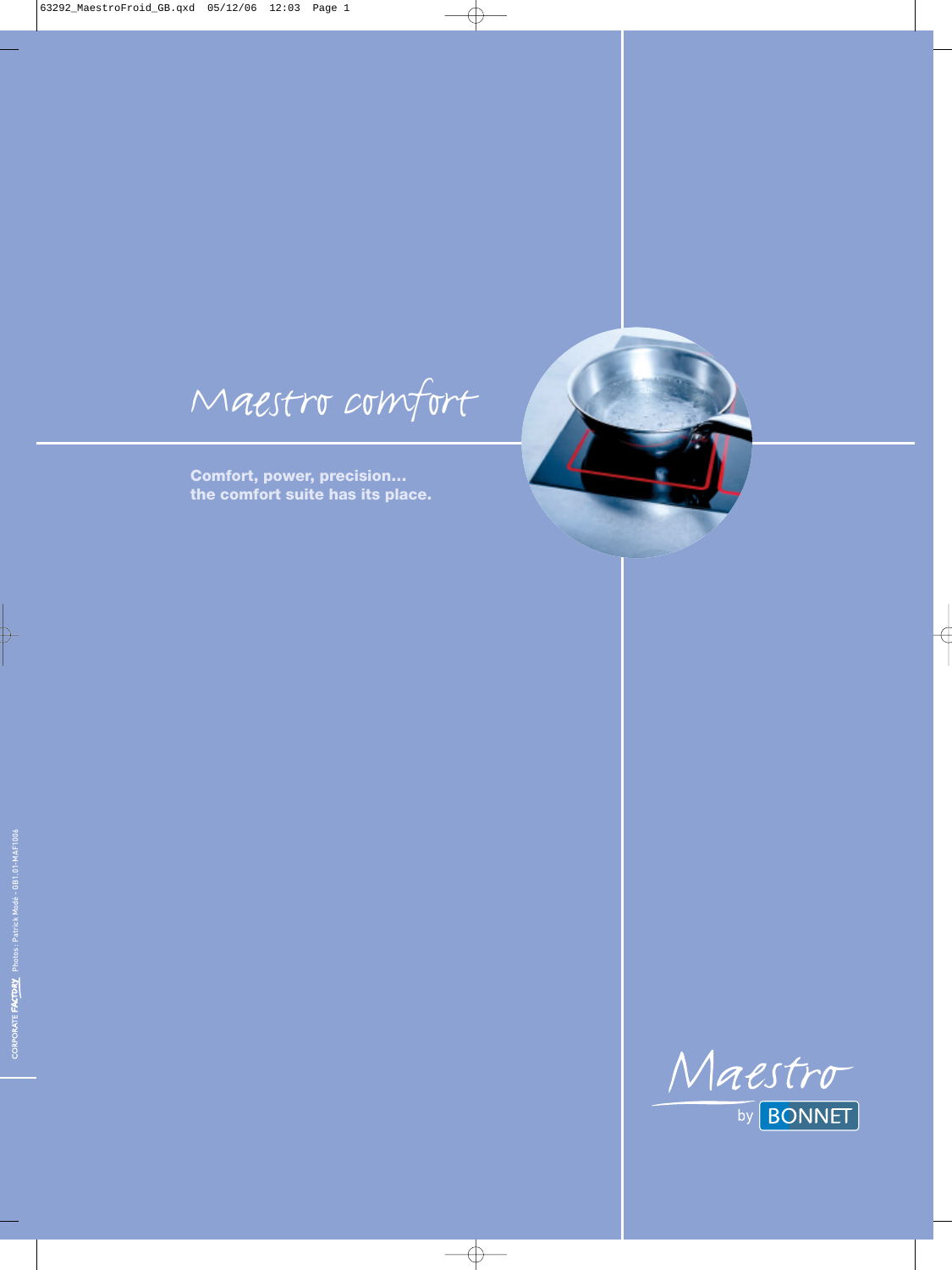

# **Bonnet invents the Mae**

assionate about gastronomy, pure lines and progress, Bonnet invents the **Massionate absorption**<br>and progres<br>Maestro comfort.

#### **Total well being and control of the ambient temperature.**

Around the Maestro comfort, one works more calmly and consequently more efficiently. Lower ambient temperature, clearer working area. Totally flat the suite is smooth with neither chimneys nor overshelves.

#### **From a purely culinary perspective, reactivity and cooking power are essential.**

Using the latest generation of cooking systems, Maestro comfort offers the ergonomics, safety and productivity essential to chefs.



| CODFORt             |  |  |  |  |  |  |
|---------------------|--|--|--|--|--|--|
| <b></b> Performance |  |  |  |  |  |  |
| Freedom             |  |  |  |  |  |  |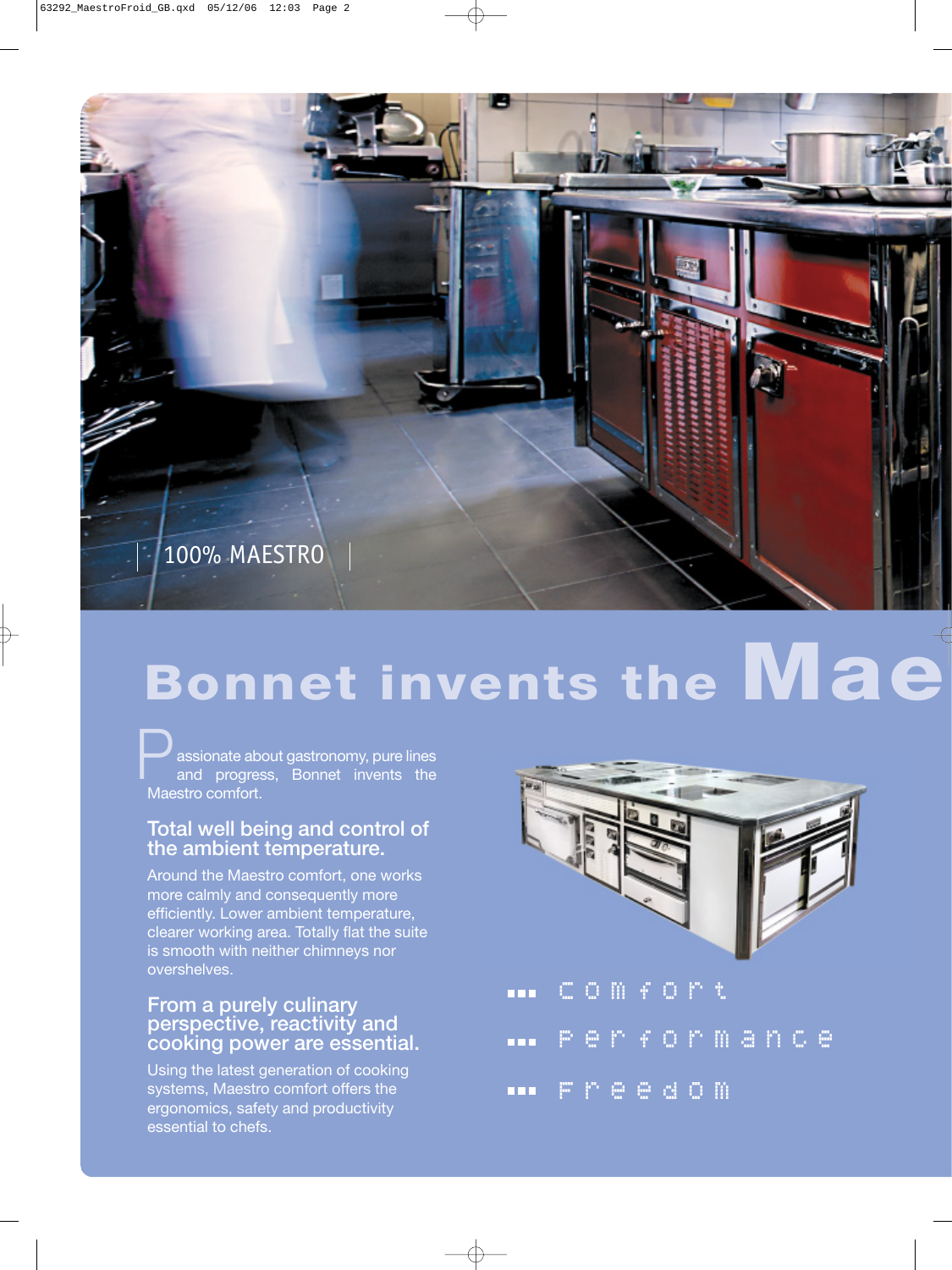

# **aestro comfort**

WARD TO THE COMMITTEE STATES OF SHIPS



With better organisation creativity improves around the suite which also serves as a work surface. The tempo increases. Exchange, create, sharing knowledge becomes completely natural.

#### **From a performance perspective,**

#### **Maestro comfort is purely and simply the most economic.**

The size and power of the ventilation equipment is reduced. Your energy bill declines.

Cleaning can start immediately after service due to the rapid decrease in temperature. It is also completed faster on a completely smooth suite.

Time savings can be measured in service hours.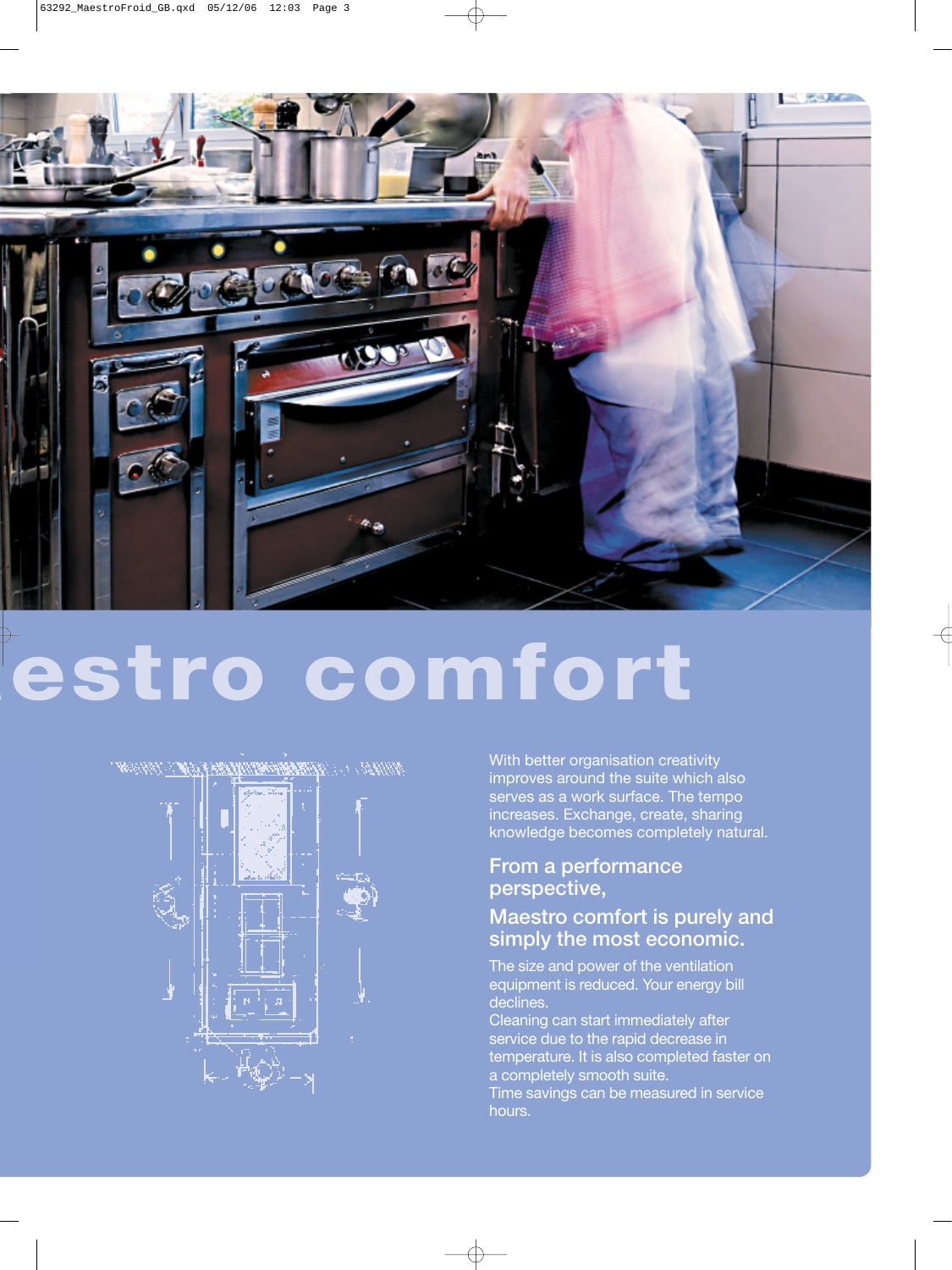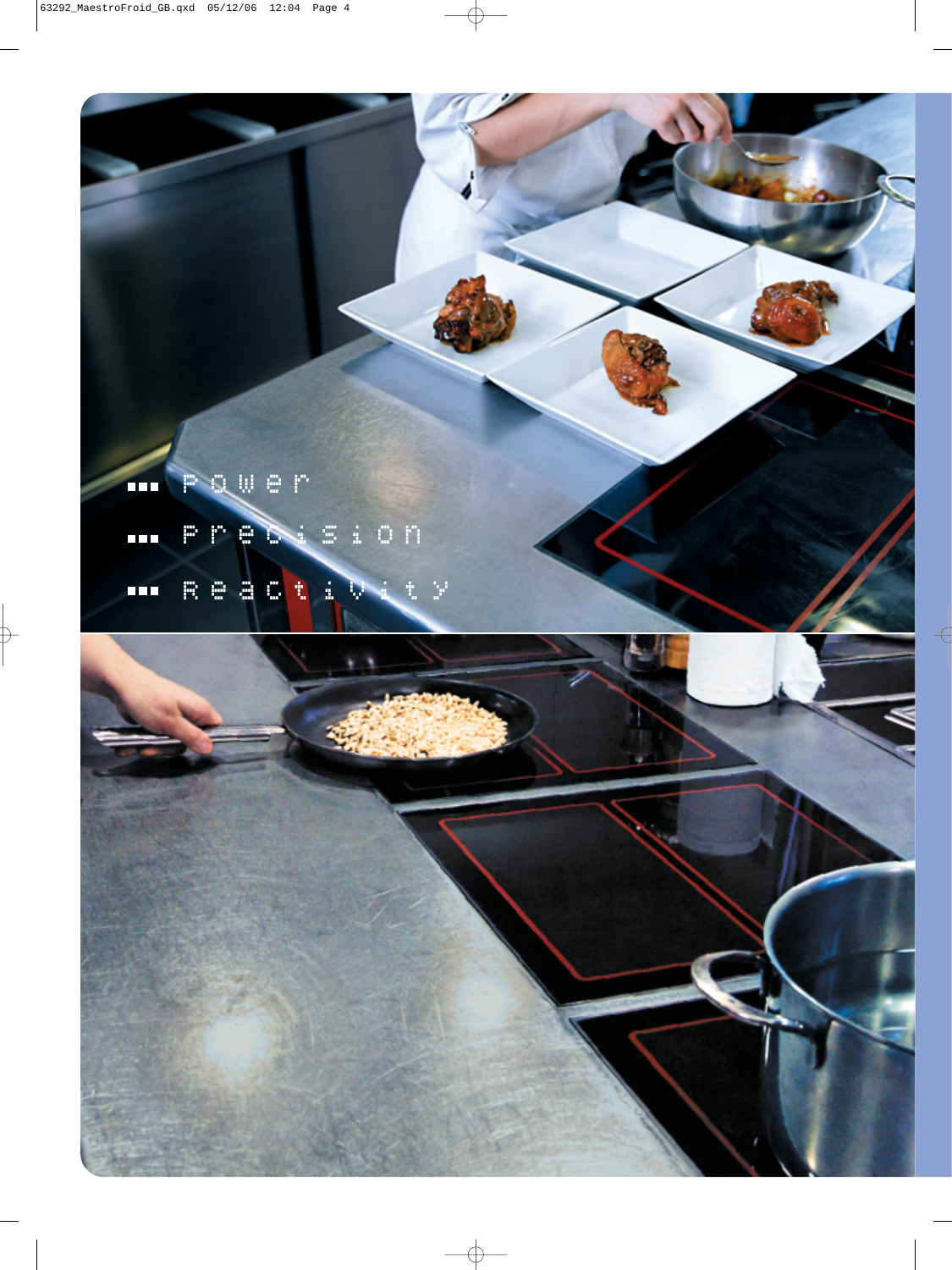### CREATIVITY

## **Performance gives rise to a truly pleasing kitchen**

*aestro comfort, is about reactive and precise cooking appliances… A normal working temperature and being*

*really easy to clean. Who would want to take a step backwards?"*

*Marc Meurin - Château de Beaulieu (France), Initiator of the Maestro Comfort project.*

#### **Induction solid tops:**

• powerful, they allow several pans, from 120 to more than 500mm, to be used at once holding or heating at the same time, • their responsiveness is as ideal for delicate reheating of garnishes or sauce as it is for browning.

#### **Single or double induction hobs:**

• the twin hob makes it possible to cook different products simultaneously: one can simmer and brown at the same time thanks to its dual controls.

#### **Chromed plancha and teppan yaki:**

• particularly recommended for fish with delicate skins and the fusion of flavours between the garnish and the fish, meat, poultry….

- suitable for sous cloche cooking,
- it also offers lighter cooking (excess grease runs into its channel).

#### **Induction wok:**

- obviously suitable for Asiatic cooking,
- ideal for frying mushrooms without them loosing their juices,
- but also to sear, as one must, poultry giblets or the shells

of crustaceans so as to optimise juice and aroma.



**latest generation**



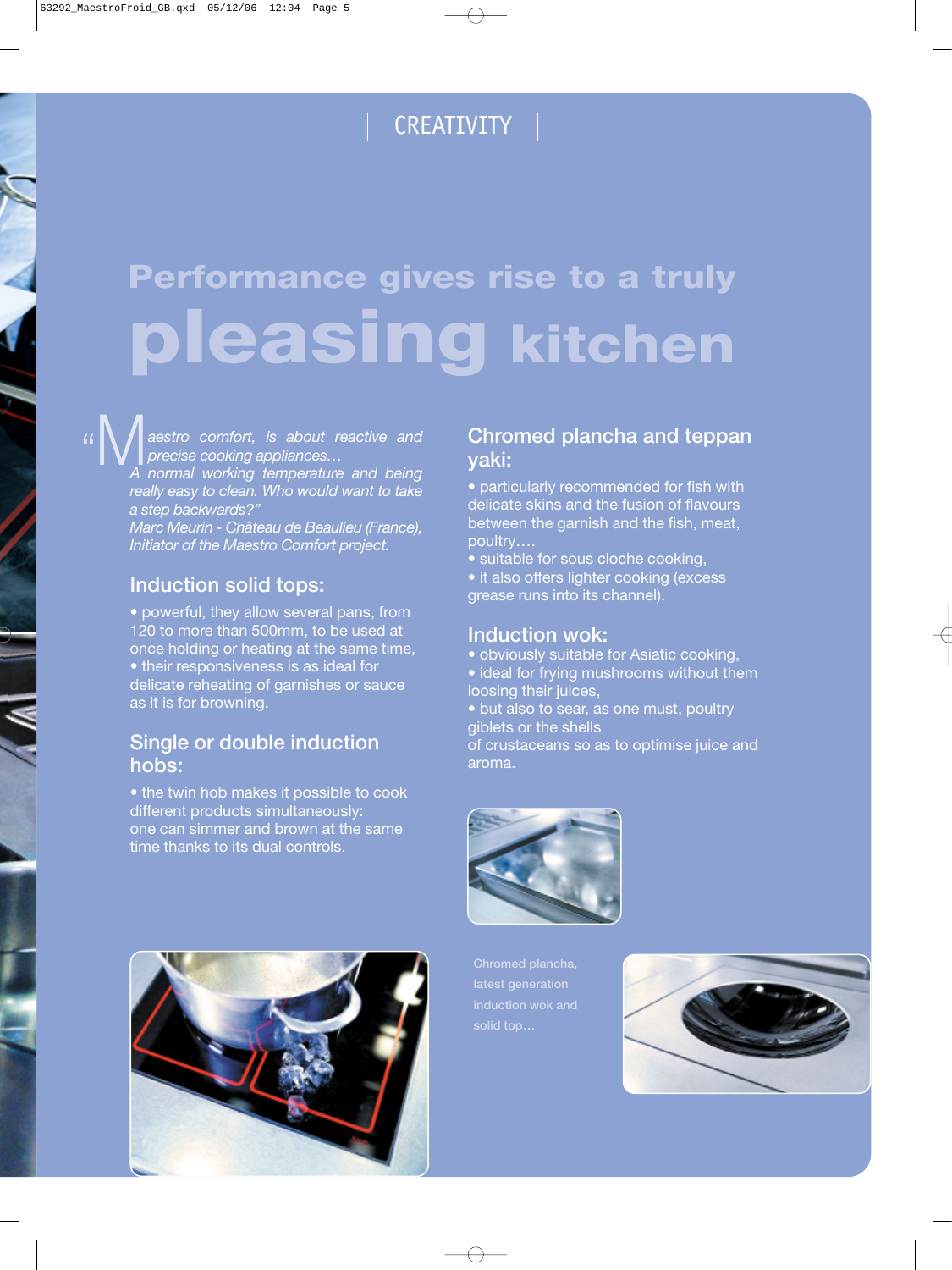### EQUIPMENT |

## **Everything to create your ideal Maestro comfort**

aestro comfort, it's a range of equipment combining responsiveness, power, complete integration and ease of cleaning. **WA** aestro comfort, it's a range of • three modes of use: bain-marie, pasta<br>equipment combining responsiveness, cooker and steamer,

#### **Heated top:**

• create a heated area controlled at between 50 and 110°C at the "service" area,

• during service: a heated dressing area or holding area for sauces, stocks, garnishes…

• during preparation: the unheated surface is a perfect worktop.

#### **Radiant hob:**

• ideal for all types of preparation work, • instant hob during service to quickly make up a sauce for example.

#### **Flush fitting fryers:**

• perfect for traditional garnishes such as fries, string potatoes, wafers… But also for making fruit tempuras, vegetables or fish! • or equally fry basil leaves or sprigs of fresh herbs to make them transparent and crisp.

#### **Multifunction cooker (exclusive patent):**

- high powered electric heated,
- gastronorm well with radiused corners a flush peripheral channel and lid,

cooker and steamer,

• during preparation: ideal for batch steaming, boiling, short low temperature sous vide cooking,

- overnight: slow cooking, pasteurisation of cooked vacuum packed products,
- during service: use as an instant steamer, or boiling pot, or even to reheat chilled sous vide pouches.

#### **Heated drawers/ Food holding cupboards :**

- practical for temperature holding of accompaniments, meat, fish: allowing greater flexibility during service,
- extremely good at maintaining the crustiness of pastry bases and the crispness of vegetables, fruits or charcuterie,
- use for resting the food.

#### **Electric blown air plate warming cupboards:**

- heated via blown air optimised for plates so they are always heated evenly,
- precise thermostatic control from 30°C to 110°C,
- hinged or sliding doors.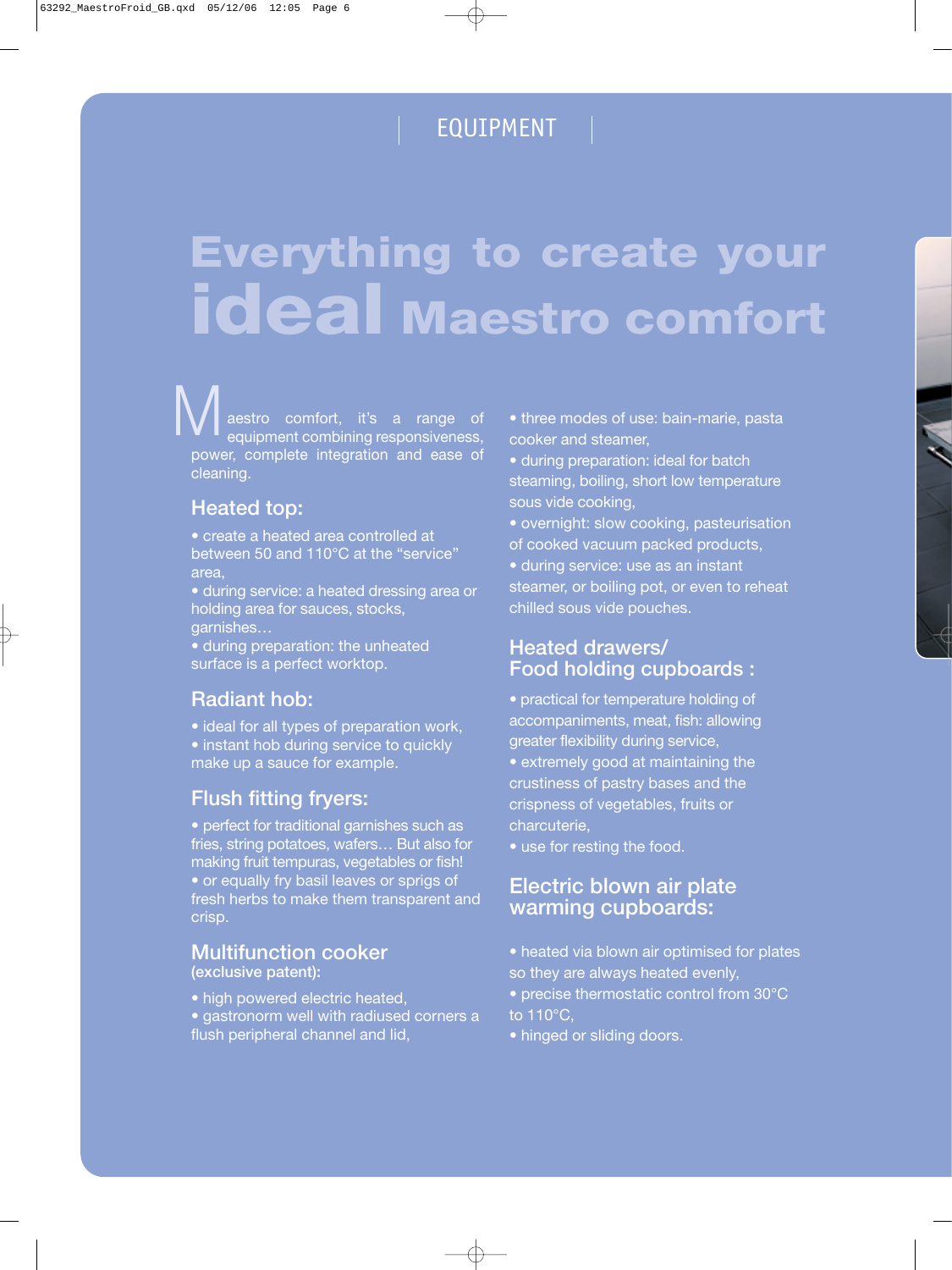

#### **Bonnet high performance ovens:**

- two ovens in one: production oven during the 'mise en place' then a reactive oven during service! • GN2/1 refractory stainless steel cooking chamber 540 x 700mm with double layer insulation,
- precise thermostatic adjustment from 50°C to 250°C,
- removable cast iron sides and base for better heat accumulation.
- **and total integration.**